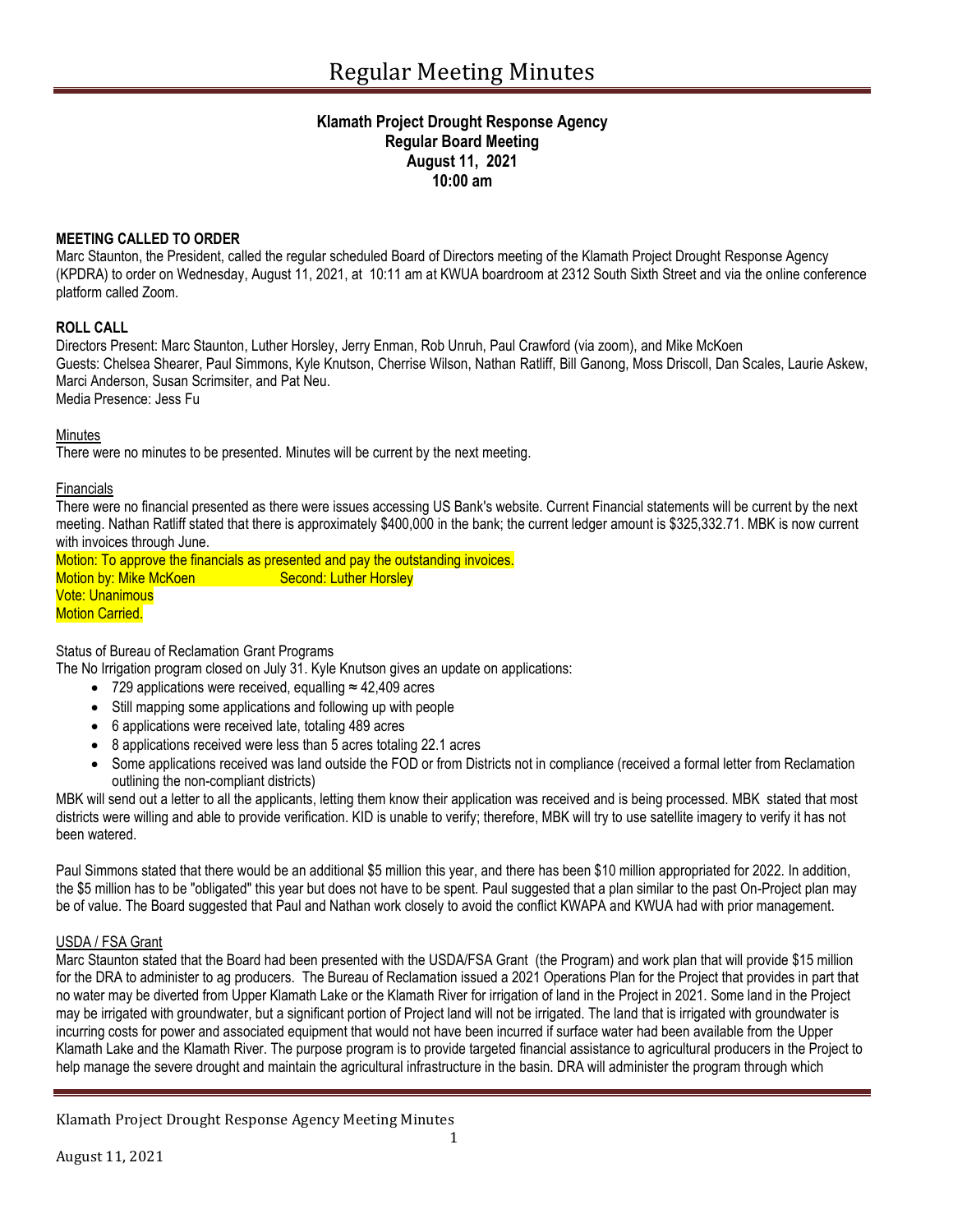qualifying producers can apply for this financial assistance. Funds for the program are provided by a grant from the USDA Farm Services Agency to support the US food-supply chain and to manage impacts of the Covid Virus pursuant to the Coronavirus Aid, Relief, and Economic Stability Act (CARES Act; Pub. L. 116-136).

The Board discussed the bullet points of the work plan. Nathan Ratliff stated that to ensure there are no duplicate payments, or payments not accounted for within the caps, MBK will use social security numbers or EIN to make sure the payment caps are not exceeded. Applications will need to be completed by October 1. If the funds are not spent or obligated, then the unused portions must be returned.

Using an estimated 160,000 acres, including the lease lands and excluding Reclamation non-compliant districts, the estimated payment is ≈\$89 per acre.

Motion: Motion to Authorize Marc Staunton, Board President, to execute FSA Grant Agreement Regarding Award FSA21GRA0010776 Motion by: Rob Unruh Second: Mike McKoen Marc calls for a vote: Luther Horsley- Abstain Rob Unruh-Aye Marc Staunton- Aye Jerry Enman- No Mike McKoen- Aye Paul Crawford- Aye **Motion Carried** 

The Board would also like to see the work plan include batch payments every two weeks to help get funds on the ground now. Nathan Ratliff suggests that the Board designate someone to make small changes as there are 60 pages to filter through. This will help prevent any issues, and they do not want to miss any other dates that are reflective of the date change throughout the plan.

In the application, it specifically names out the districts not eligible. Nathan shared Klamath Drainage District's (KDD) attorney's discontent with the verbiage and stated that it is deformation to the list of districts when some districts are using their state water right. KDD has asked for it to say "lands in noncomplying districts" instead of a "call out."

Paul Simmons stated that KWUA has a request for \$8 million from EOM; they are responding now to the Governor's request of what is not covered. Paul asks the Board to give thought to how the \$8 million will be used, and it would include KDD and the East Side if allowed. Marc Staunton asked if the funds have to go through DRA. Paul reminded the Board that they agreed they could hand the fund distribution if needed back in early spring.

Motion to Authorize submission of FSA Work Plan, Budget, Program Policy and Application, as presented with modification to allow for payments to be made after October 1. Minor changes permitted subject to approval by Board Member. Motion by: Jerry Enman Second: Mike McKoen Marc calls for a vote: Rob Unruh-Abstain Luther Horsley- Aye Marc Staunton-Jerry Enman- Aye Mike McKoen- No Paul Crawford-No **Motion Dies** 

Discussion ensued regarding the inclusion of Federally owned lands within the FSA Program, and the optics within the Project. Some patrons maybe unhappy to see these lands receive payment when the leaselands may receive water while the others do not.

Motion: Motion to Authorize submission of FSA Work Plan, Budget, Program Policy, and Application, as presented with modification to allow for payments to be made after October 1 and to excluded federally owned lands (lease lands) irrigated between November 30, 2020 and October 30, 2021 subject to approval by Board Member Motion by: Jerry Enman Second: Mike McKoen Marc calls for a vote:

Klamath Project Drought Response Agency Meeting Minutes